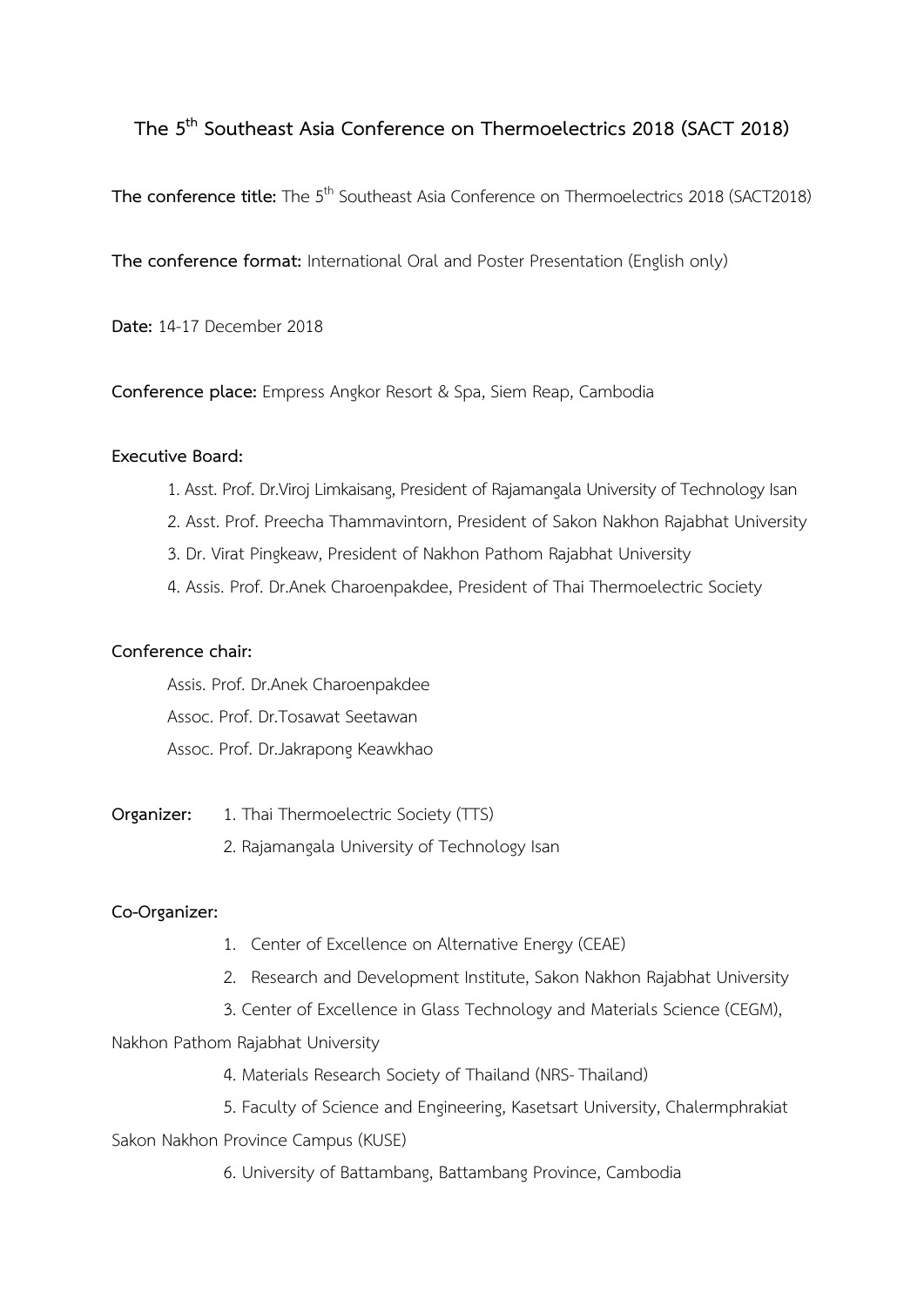## **Topic of conference**

Topic 1: Thermoelectric Materials & Modeling

Topic 2: Thermoelectric Device Development & Testing

Topic 3: Thermoelectric Systems Design and Applications

Topic 4: Other Materials and Application

## **Publications**

- 1. Integrated ferroelectrics (ISI, IF=0.41)
- 2. Suranaree Journal of Science and Technology (Scopus)
- 3. SNRU Journal of Science and Technology (ACI)
- 4. Journal of Materials Science and Applied Energy (ACI)
- 5. Journal of Physics: Conference Series (SCOPUS)
- 6. Advances in Natural Sciences: Nanoscience and Nanotechnology (IOP Science)

| Registration |           | Early Bird Registration Fee | Regular Registration Fee |
|--------------|-----------|-----------------------------|--------------------------|
|              |           | (Before 10 November 2018)   | (After 10 November 2018) |
| Student      | Thai      | 4,000 THB                   | 5,000 THB                |
|              | Foreigner | 130 USD                     | 160 USD                  |
|              | Attendees | 3,000 THB/100 USD           |                          |
| Normal       | Thai      | 5,000 THB                   | 6,000                    |
|              | Foreigner | 160 USD                     | 200 USD                  |
|              | Attendees | 3,000 THB/100 USD           |                          |

## **Registration fee:**

\*Travel with organizer +7,900 THB/person (All supported 4 days/3 nights, 14-17 December 2018)

**Abstract submission:** 15 July 2018 – 10 October 2018 5 October 2018 **Notification of abstract acceptance:** 20 October 2018 5 November 2018 **Full paper submission:** 20 October 2018 – 16 December 2018